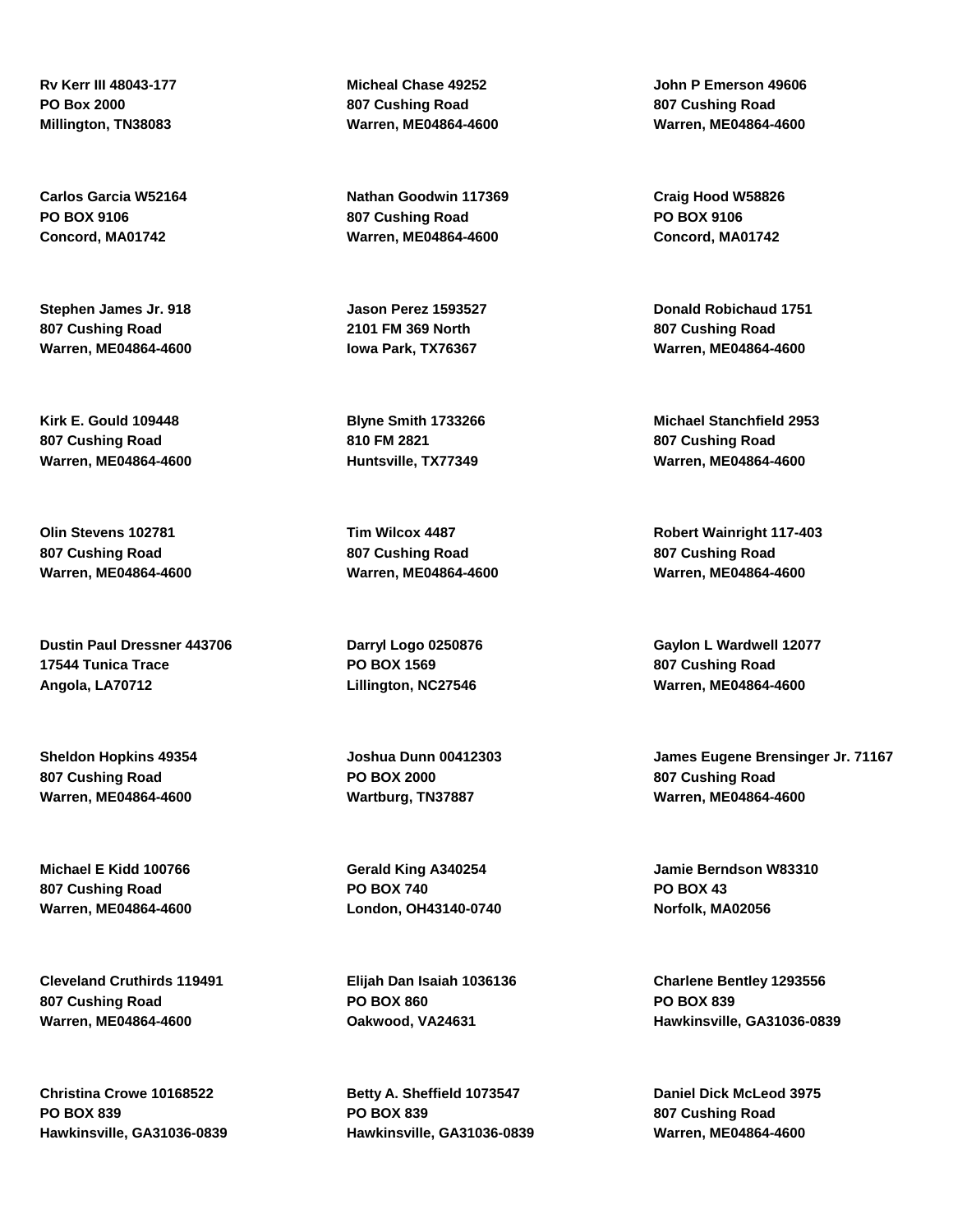**Patricia DeHart 370864 29501 Kickapoo Rd McLoud, OK74851-8340**

**James Marine 1147687 PO BOX 860 Oakwood, VA24631**

**Jamal Williams 1006734 PO BOX 860 Oakwood, VA24631**

**David Mencer 349134 PO BOX 549 Whitevill, TN38075**

**Charles Drume C-31661 PO BOX 5104 Delano, CA93216**

**Gary E Schillinger 128783 807 Cushing Road Warren, ME04864-4600**

**Cedric Brumfield 247573 8607 S. E. Flower Mound Rd Lawton, OK73501**

**Jonathan LaRose 13597 807 Cushing Road Warren, ME04864-4600**

**Michael Shaw 187689 8607 S. E. Flower Mound Rd Lawton, OK73501**

**Michael Green P-51693 PO Box 500 Chino, CA91708-0500**

**Monica McCarrick WE5182 PO BOX 1508 Chowchilla, CA93610-1508**

**Brian Rosales BJ1929 Po Box 409089 Ione, CA409089**

**Tiffany Davis 405826 3881 Stewarts Ln. Nashville, TN37218**

**Daniel A. Tomforde 1096998 PO BOX 860 Oakwood, VA24631**

**Christopher Elliott 1331553 PO BOX 860 Oakwood, VA24631**

**Patty M White 156298 11120 NW Gainsville Rd Ocala, FL34482**

**Stephen Buchanan 263060 PO BOX 9600 Central City, KY42330**

**Mandi McDaniel 1918703 742 FM 712 Marlin, TX76661**

**John Eddy 59897 PO BOX 8273 Cranston, RI02920-0273**

**Thomas Lee Stein 1126885 4 Jester Road Richmond, TX77406**

**Shahid Lawrence C31336 PO BOX 860 Oakwood, VA24631**

**Bradley Sordelet 1185386 PO BOX 1900 Pound, VA24279**

**Brandie Ferraro 5280 Eagleville Pike Eagleville, TN37060**

**Keashia D. Matthews 1700363 742 FM 712 Marlin, TX76661**

**Michael Piper LD7072 Smart Communications/ PADOC P.O. Box 33028 St. Petersburg, FL33733**

**Bradley Meredith 1124257 PO BOX 860 Oakwood, VA24631**

**John F. Fordley AS6507 PO BOX 1050 Soledad, CA93960**

**Tramaine Riddick 1009701 PO BOX 860 Oakwood, VA24631**

**Maurice Emile 1452721 PO BOX 860 Oakwood, VA24631**

**Jonathan Griffin 484234 8607 S. E. Flower Mound Rd Lawton, OK73501**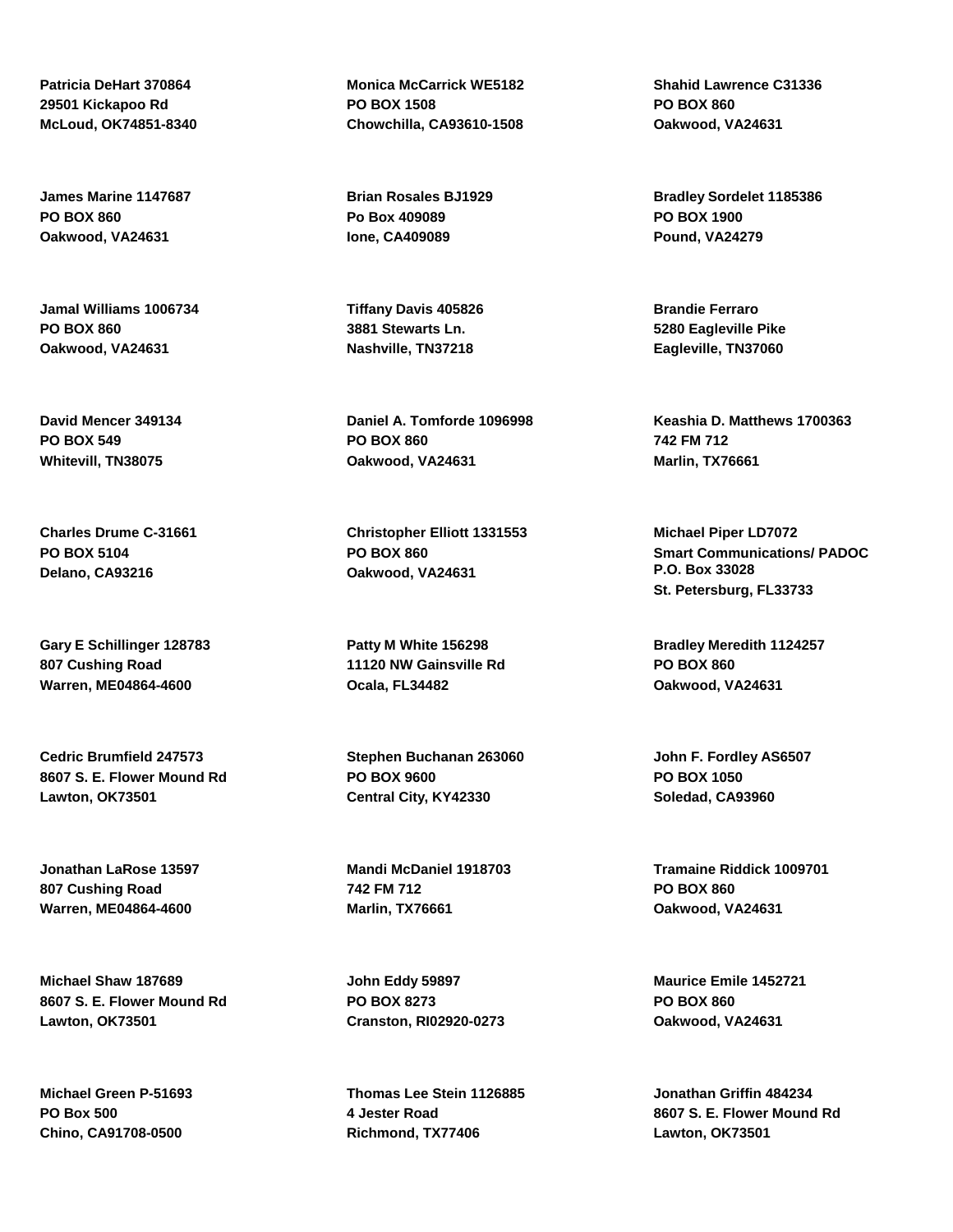**Andre Combs F51982 PO BOX 128 Chino, CA91708**

**Lawrence Peter Medici 1044281 329 Dell Brook Lane Independence, VA24348**

**Eugene Groves A144869 2001 East Central Ave Toledo, OH43608**

**Shawn McCollum W-69374 PO BOX 8000 Shirley, MA01464**

**Leonard Kindle 169543 PO BOX 1000 Raiford, FL32083-1727**

**Ecson Caimite 01A2313 PO BOX 2000 PineCity, NY14871**

**Clifford Williams T30204 PO BOX 7500 Crescent City, CA95532-7000**

**Eugene Wayne Hewitt 0181073 981 Murray Road Blanch, NC27212**

**Jonathan Franklin AD7473 PO Box 32290 Stockton, CA95213**

**Israel Cooper 1091554 PO BOX 1900 Pound, VA24279-1900**

**Gregory Fletcher C-41111 PO BOX5244 Corcoren, CA93212**

**Rick Scott 127726 27268 Hwy 21 North Angie, LA70426**

**Joseph Martinez R57911 PO BOX 99 Pontiac, IL61764-0099**

**Raymone Banks 631-919 2001 East Central Ave Toledo, OH43608**

**William Leonrd 16830 PO BOX 1989 Ely, NV89301**

**DeWayne Lee Harris 908867 1830 Eagle Crest Way Clallambay, WA98326**

**Kevin Lee Johnson 377334 PO BOX 5000 Mountain City, TN37683**

**Robert Mitchell Jr. 396240 27268 Hwy 21 North Angie, LA70426**

**John Anthony Diaz W62523 PO Box 8000 Shirley, MA01464**

**James Keown W92519 PO BOX 43 Norfolk, MA02056**

**Tracy Joyner 160538 27268 Hwy 21 N Angie, LA70426**

**Ricky Vazquez 84551 1200 Prison Road Lovelock, NV89419**

**David Reyes 1929334 379 FM 2972 Rusk, TX75758**

**Shan Carter 0486636 4285 Mail Service Center Raleigh, NC27699-4285**

**Christopher M. Mask 064048 PO BOX 999 Canon City, CO81215-0999**

**Nelson G Sanchez 00362280 PO BOX 100 Somers, CT06071**

**Randy Golden 351-388 14100 McMullen Hwy SW Cumberland, MD21502**

**John W. Leach 271175 8607 S. E. Flower Mound Rd Lawton, OK73501**

**Frederick Taylor 1310497 Route 2 Box 4400 Gatesville, TX76597**

**Wallace Perry 58362-056 PO BOX 9000 Seagoville, TX75159-9000**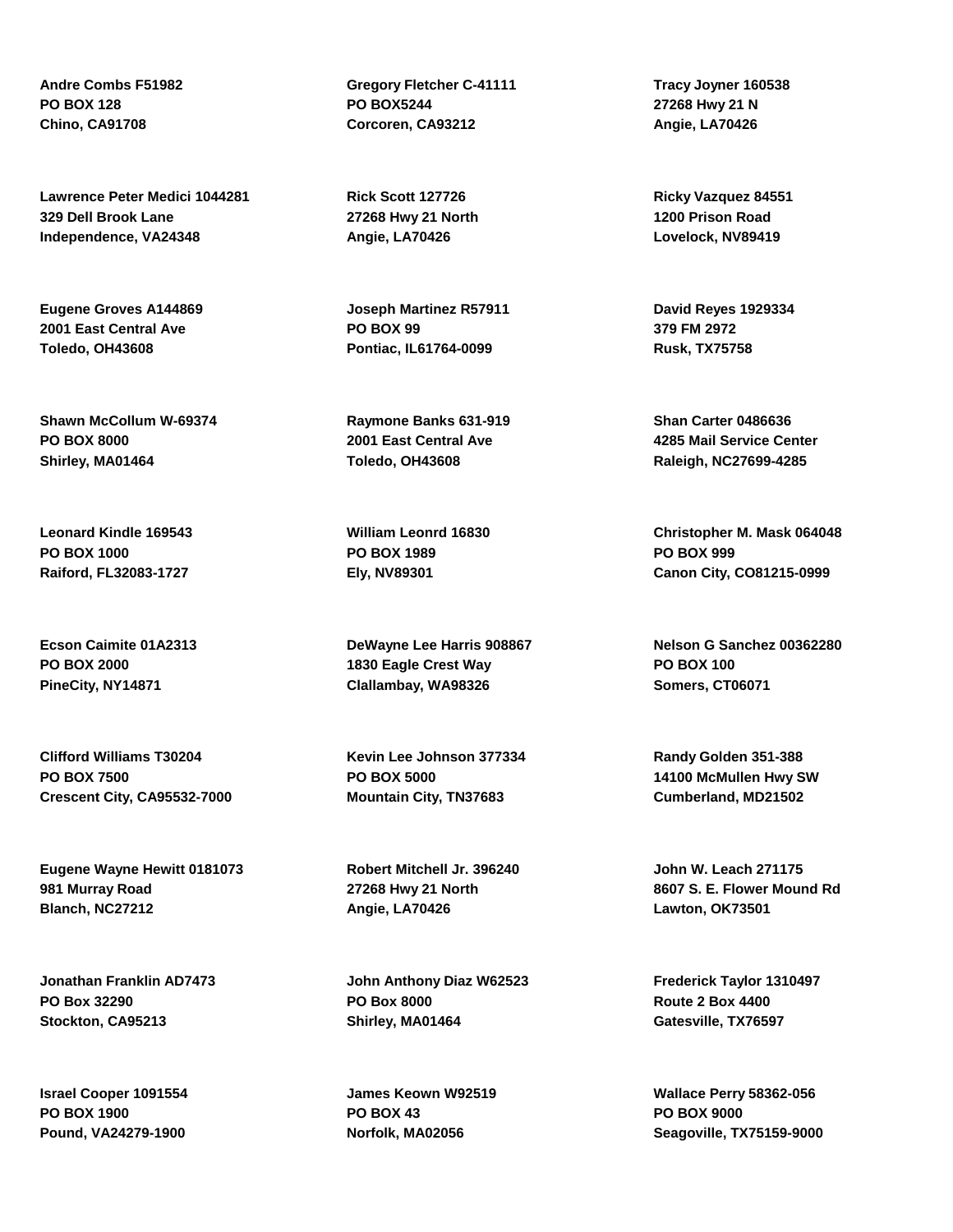**Demetrius S. Trujillo T94756 PO BOX 466 Garner, MA01440**

**Jovon S. Brown 1434959 PO Box 970 Pound, VA24279**

**Anthony C. Wilson 835371 2101 FM 369 North Iowa Park, TX76367**

**Theodore Harris 156576 807 Chushing Road Warren, ME04864-4600**

**Pete Guerrero 1409749 1697FM 980 Huntsville, TX77343**

**Ramon Cortez W63797 PO BOX 466 Gardner, MA01440**

**Larry Gutierrez 17590032 PO Box 3007 San Pedro, CA90733**

**Brandon Pannell 539392 PO BOX 2000 Waterburg, TN37887**

**Richard L Thompson 1206653 264 F 3478 Huntsville, TX77320**

**Jimmy Weaver R64924 PO BOX 999 Canton, IL61520**

**Ian Troutman 114823 PO Box 999 Canon City, CO81215**

**Louis Church 5573770 27268 Hwy 21 N Anqie, LA70426**

**Stefan Crisbasan R-02381 2600 N. Brinton Ave Dixon, IL61021**

**Darrell Sharpe W80709 PO Box 43 Norfolk, MA02056**

**Carlos Rosado M49717 3820 E. Main St Danville, IL61834**

**Thomas Flannery W105535 PO BOX 9106 Concord, MA01742**

**Connie Messick 527229 3881 Stewart's Lane Nashville, TN37218**

**Carlos Rosario 281115 50 Nunnawauk Road Newtown, CT06470**

**Shamarr I. Trowell 381676 287 Bilton Rd. Somers, CT06071**

**Cortney Bryant El #306-533 14100 Mc Mullen Hwy SW Cumberland, MD21502**

**Chris Wood 1117072 22385 Mcgerts Bridge Rd Laurinburg, NC28352**

**Mark Inesti 10A1169 State Route 96, Box 119 Romulus, NY14541**

**Felicia Murray 644704 742 FM 712 Marlin, TX76661**

**Alvin Plastow 22521 PO Box 5911 Sioux Falls, SD57117-5911**

**Daniel Bird 309375 PO Box 2000 Wartburg, TN37887**

**William D. French W98782 PO BOX 100 South Walpole, MA02071**

**Chad Murphy 253328 7575 Cockrill Bend Blvd. Nashville, TN37209**

**Mark A. Shirey KU9856 PO BOX 33028 St. Petersburg, FL33733**

**Jermaine Washington B-57362 2500 Route 99 South Mt. Sterling, IL62353**

**Richard Dumas 118559 400 Tedder Road Century, FL32535**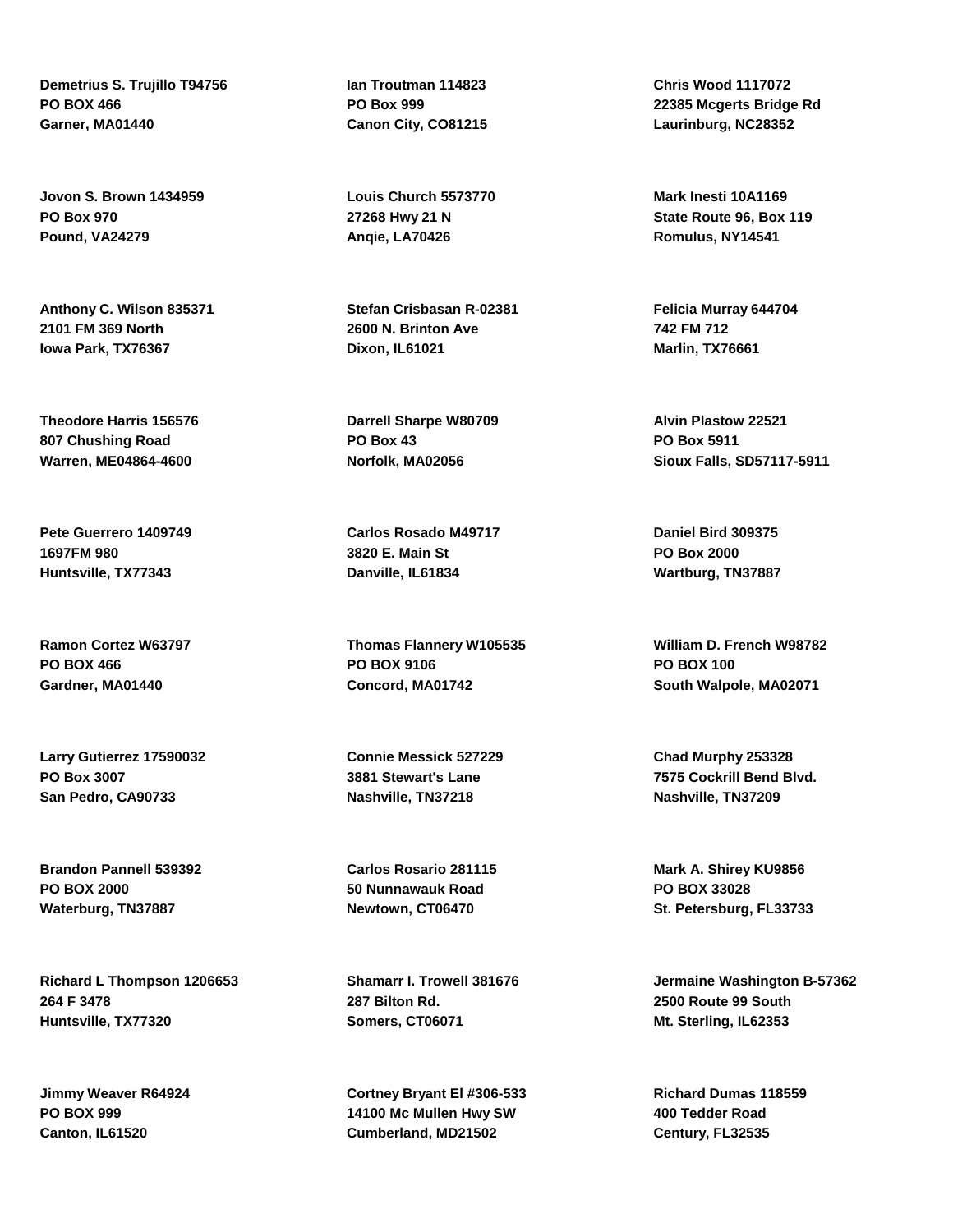**David Eason 46989 PO Box 639 Las Cruces, NM88004-0639**

**Bradley A. Mayers 731065 22301 West Alsop Rd Wasilla, AK99623**

**Hosey Whitmore 201221 1 Park Row Michigan City, Ind46360**

**Cody Phelps 141003 1 Park Row Michigan City, Ind46360**

**Carlton Payne J88526 PO Box 1902 Tehachapi, CA93581**

**Amos Junior Scott 16665-058 PO Box 1500 Butner, NC27509**

**Orlando Reyes 1796916 3060 FM 3514 Beaumont, TX77705**

**Randy L. Swindle 1648499 810 FM 2821 Huntsville, TX77249**

**Robert Diggs N-21465 PO BOX 1700 Galesburg, IL61401**

**Shane Gottlieb AX0247 PO BOX 901 Avenal, CA93204**

**David F. Hatcher 81881 PO Box 1010 Canon City, CO81215-1010**

**Aaron Ouellette F35342 PO Box 7500 Crescent City, CA95532-7000**

**Corey Williams 1001782 329 Dell Brook Ln Independence, VA224348**

**Daniel L Lowry W-82998 PO Box 43 Norfolk, Ma02056**

**Jesus Bucio M43868 PO Box 99 Pontiac, IL61764**

**Earl Eugene Bryant 01396717 3001 S. Emily Dr Beeville, TX78102**

**William Rouse M20873 10930 Lawrence Rd Sumner, IL62466**

**Miles Toran 231496 PO BOX 1111 Carlisle, IN47838**

**Eddie Dover 0111211 PO Box 730 Tabor City, NC28463**

**LaQuinton Leonard 224925 PO BOX 1111 Carlisle, IN47838**

**Jared D. Hemstad 516832 27268 Hwy 21 North Angie, LA70426**

**Buck Settle 01479131 12071 FM 3522 Abilene, TX79607**

**James J. Zartchta JR. 737586 1697 FM 980 Huntsville, TX77343**

**Kimberly Williams H11317 6044 Greensboro Hwy Quincy, FL32351-9100**

**Burton G. Naczi 490208 22301 W. Alsop Rd Wasilla, AK99623**

**Derrick McLean 996584 PO BOX 1000 Rainford, FL32083**

**Shawn Smith 112250 1153 East St South Sutfield, CT06080**

**Brian Brandolini 155667 PO BOX 600 Grady, AR71644**

**Larry Elander 158830 PO BOX 1630 Malvein, AR72104**

**Steven G. Menchaca J-63872 PO BOX 4670 Lancaster, CA93539**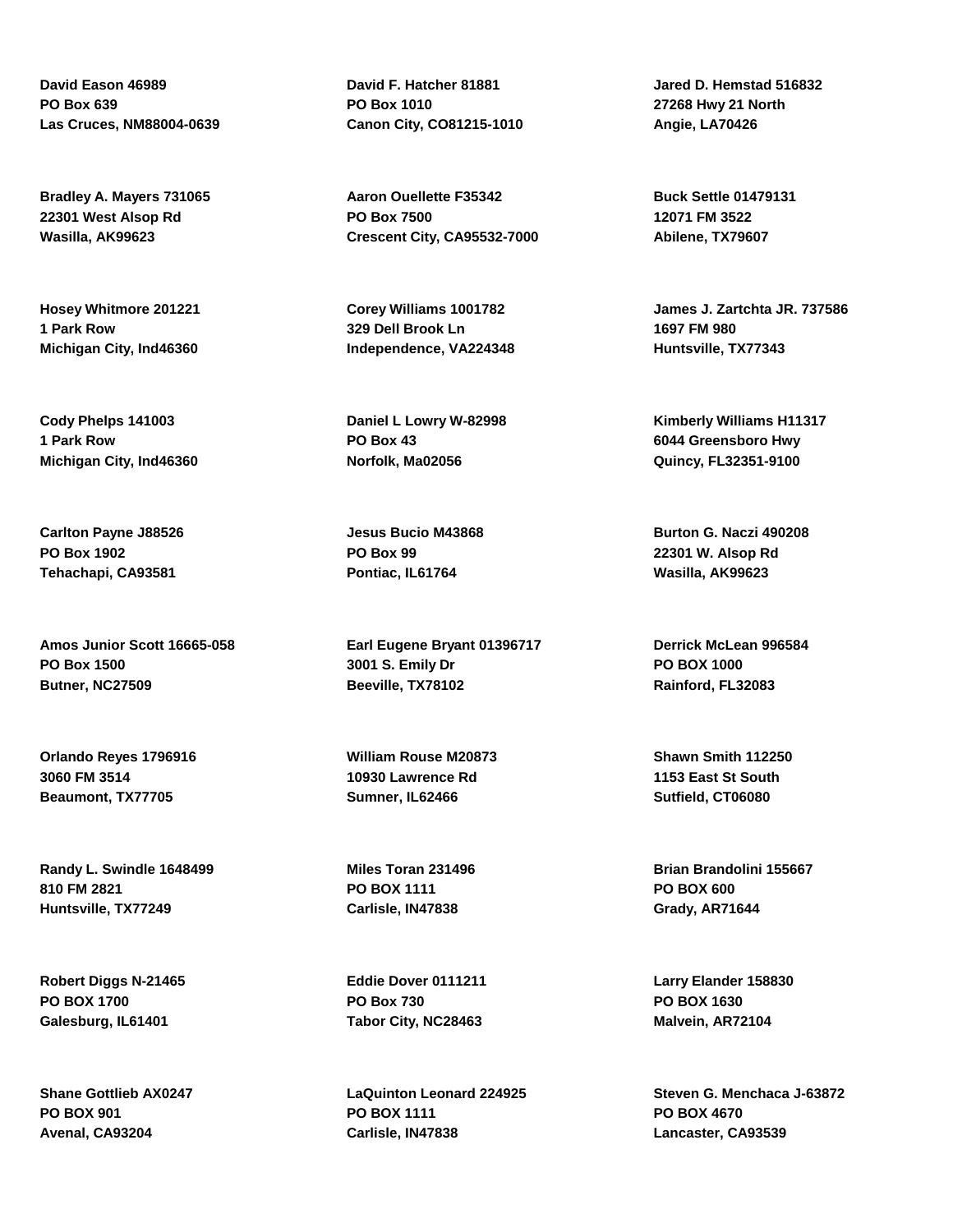**Alan Swendra 65030 PO BOX 777 Canon City, CO81215**

**David Lewis 105557 PO BOX 218 Hardwick, GA31034**

**Andre Vann X90758 35 Aplalachee Dr Sneads, FL32460**

**Harold J. Parker W-85390 PO Box 100 So. Walpole, MA02071**

**Donald Hammonds 715-678 PO Box 45699 Lucasville, OH45699**

**Dustin Sherwood Clay R-23623 2500 Route 99 South Mt. Strerling, IL62353**

**Craig Beck 2189117 9601 Spur 591 Amarillo, TX79107**

**Robert D Fletcher B28355 PO BOX 1000 Menard, IL62259**

**Nathaniel Jenkins 155668 1500 Caberfae Highway Manistee, MI49660-9200**

**James B Smith 780878 PO Box 958 Green Cove Springs, FL32043** **Justin Tompkins W108012 PO Box 466 Gardner, MA01440**

**Darren Israel Briky BF0845 PO Box 8500 Coalinga, CA93210**

**Chester Coker H32734 PO Box 8500 Coalinga, CA93210**

**Ronnie Rice 221053 PO Box 1111 Carlisle, IN47838**

**Ronnie L. Willson 1175858 4600 Fulton Mill Rd. Macon, GA31208-2500**

**Victor Scharrer ADC # 167424 PO Box 500 Grady, AR71644**

**Jessie Buckley 128805 PO Box 3600 Buckeye, AZ85326**

**Clarence Hopkins R04583 PO BOX 1000 Menard, IL62259**

**Billy Rowden 157685 PO BOX 1630 Malvern, AZ72104**

**Alvin Alexander A98206 PO Box 99 Pontiac, IL61764**

**Stephen Caple 01702545 264 FM 3478 Huntsville, TX77920**

**Aaron Frazier 182639 805 No More Victims RD Jefferson City, MO65101**

**Alberto Martinez W-111327 PO Box 8000 Shirley, MA01464**

**Arthur Saccoach W-89894 30 Administration Rd. Bridgewater, MA02324-3230**

**Walter Albion DW 3424 PO Box 33028 St. Petersburg, FL33733**

**Devin Kelly W-1080887 PO Box 8000 Shirley, MA01464**

**Tony Campell R41388 PO BOX 1000 Menard, IL62259**

**Ruben Antonio Jaramillo 1420621 938 South FM1673 Snyder, TX79549-8812**

**Raymond Dominguez 267764 PO BOX 2000 Wartburg, TN37887**

**MiGuel Cisneros AL7137 PO BOX 7500 Cresent City, CA95532**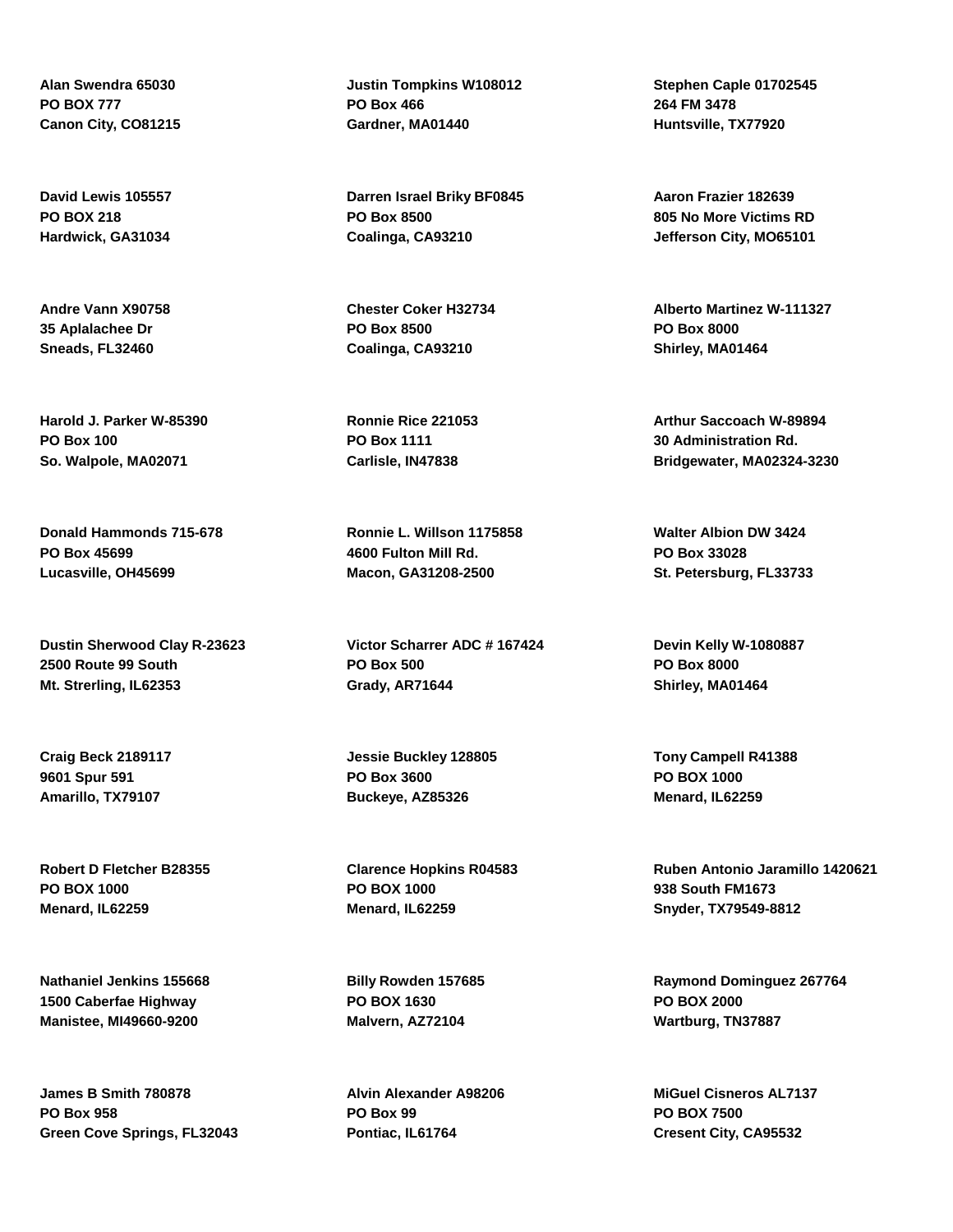**Brian P. Coleman 1128768 PO BOX 650 Indian Springs, NV89070**

**Eric Durand W88636 PO BOX 466 Garner, MA01440**

**Grerald Langston 2211819 1400 FM 3452 Palestine, TX75803**

**Sonny Martin T26791 PO Box 409020 Ione, CA95640**

**John Schlosswer R53856 6665 State RT 146 E Vienna, IL62995**

**Benjamin Williams Y31398 6665 St Rt 146E Vienna, IL62995**

**Nehemiah Chavez 109468 PO Box 777 Canon City, CO81215**

**Willis Sibley Jr 1945038 11950 FM Dalhart, TX790022**

**Chevon Godfrey M03956 PO Box 1700 Galesburg, IL61402**

**Natalie Rodriguez F81734 PO Box 9007 Framinigham, MA01701**

**Alex Cooper Y32374 6665 Route 146 East Vienna, IL62995**

**Gardfield F. Johnson 3102 E. Highland Ave Patton, CA92369**

**Mohamed Shaka Mansaray 435433 13800 McMullan Hwy Cumberland, MD21502**

**Steve Mendez 1SA9907 PO BOX 2000 Pine City, NY14871-2000**

**Jeremiah Seymour Y26297 2500 Route 99 South Mt. Sterling, IL62353**

**Hidalgo Williams 18A3772 PO Box 2000 Pine City, NY14871-2000**

**James Nichols 328020 PO Box 233 Black River Falls, WI54615**

**Luis Torres W-105392 PO Box 9106 Concord, MA01742**

**Dennis Caleb Goode 1039599 255 W. Hwy 32 Licking, MO65542**

**Quirin Weatherspoon 1097286 901 Correttions Way Jarratt, VA23870-9614**

**Shannon Davis K74025 PO BOX 1700 Galesburg, IL61402**

**Michael Killian B62150 12078 IL Route 185 Hillsboro, IL62049**

**Tyree Marshall M34414 10940 Lawrence Rd. Sumner, IL62466**

**Gary Mincey 1001051173 PO Box 726 Glennville, GA30427**

**Jonathan Vasquez W110569 PO BOX 8000 Shirley, MA01464**

**Lewis Wyatt B46133 PO Box 1700 Galesburg, IL61401**

**Yeison Reynoso W-110356 PO BOX 9106 Concord, MA01742**

**Zieno Williams F80405 PO Box 9007 Framingham, MA01701**

**Diego Islas 2153435 3 Jester Road Richmond, TX77406**

**Marcelino Avila GX4436 Smart Communications/PADOC PO Box33028 St. Petersburg, FL33735**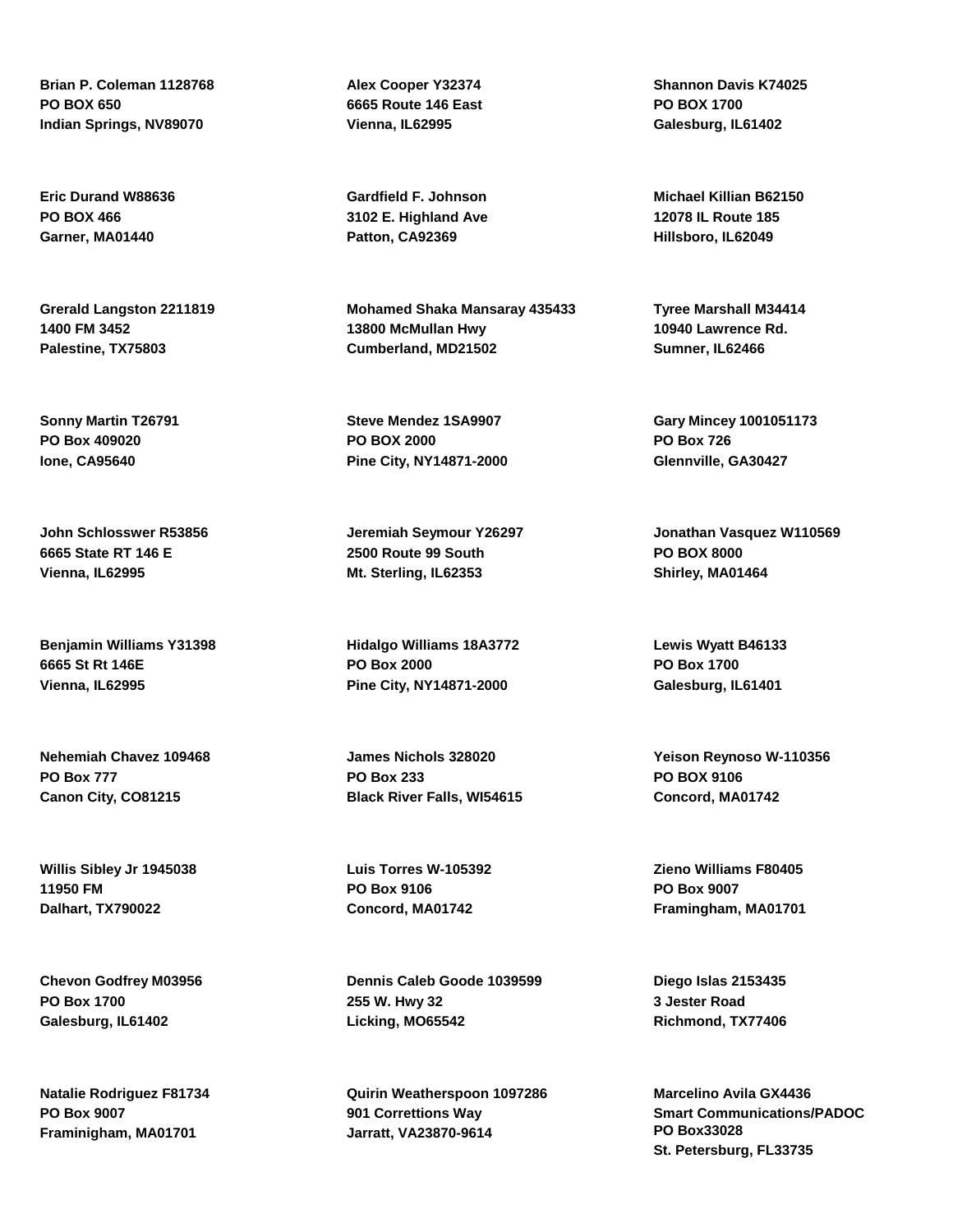**Ralph Alexander 1156743 PO Box 1989 Ely, NV89301**

**Reginald Carmouche N54362 100 Hillcrest Rd East Moline, IL612144**

**Byron DeBose B60261 PO Box 99 Pontiac, IL61764**

**John Gaumer 343687 13800 McMullen Hwy S.W. Cumberland, MD21502**

**Antwann Johnson 524659 8200 No More Victim RD Jefferson City, MO65101**

**Timothy Murphy W112972 PO Box 9106 Concord, MA01742**

**Manuel Rosales G-65323 PO Box 213040 Stockton, CA95213**

**Wayne D. Woods 909578 / 802128B 215 S. Burlington Rd. Bridgeton, NJ08302**

**Charles Lovejoy W113927 500 Colony Road Gardner, MA01440**

**Marlon Levy W60209 500 Colony Rd. Gardner, MA01440**

**Jonathon Baker 15899-062 PO Box 10 Lisbon, OH44432**

**Darrel Carter 1518484 2101 F.M. 369 N Iowa Park, TX76367**

**Julie Edie 257539 16415 Spring Hill Dr. Brooksville, FL34604**

**Don Gaye C-77486 PO Box 2000 Vacaville, CA95696-2000**

**Maria Lyons F80320 PO Box 9007 Framingham, MA01701**

**Humberto Ojeda K-60928 PO Box 5244 Corcoran, CA93212**

**Cruz Sandoval AY0375 PO Box 213040 Stockton, CA95213**

**Kristina Bomia 318571 3201 Bemis RD Ypsilanti, MI48197**

**Edward Clark W113979 PO Box 100 S. Walpole, MA02071**

**George Padilla 357590 PO Box 665 Somers, CT06080**

**Joanis Bradly R47472 5835 State Route 145 Pinckneyville, IL62274**

**Colleen Cooke T48325 11120 N.W. Gainsville RD Ocala, FL34482**

**Susan Fappiano F36675 PO Box 9007 Framingham, MA01701**

**Juan Giron 1100078 PO Box 650 Indian Springs, NV89070**

**Earl Morris 530867 22301 West Alsop Rd Wasilla, AK99623**

**Alexandes Richards 1545153 355 Old Glenwood Rd Marion, NC28752**

**Michael Schwankner 1842806 200 Spur 113 Teague, TX75860**

**Matthew D. Messer 0784711 22385 McGirts Bridge Rd Laurinburg, NC28353**

**McKenny Gelin W 114047 PO Box 100 S. Walpole, MA02071**

**Michael Theroux W108986 500 Colony Rd Gardner, MA01440**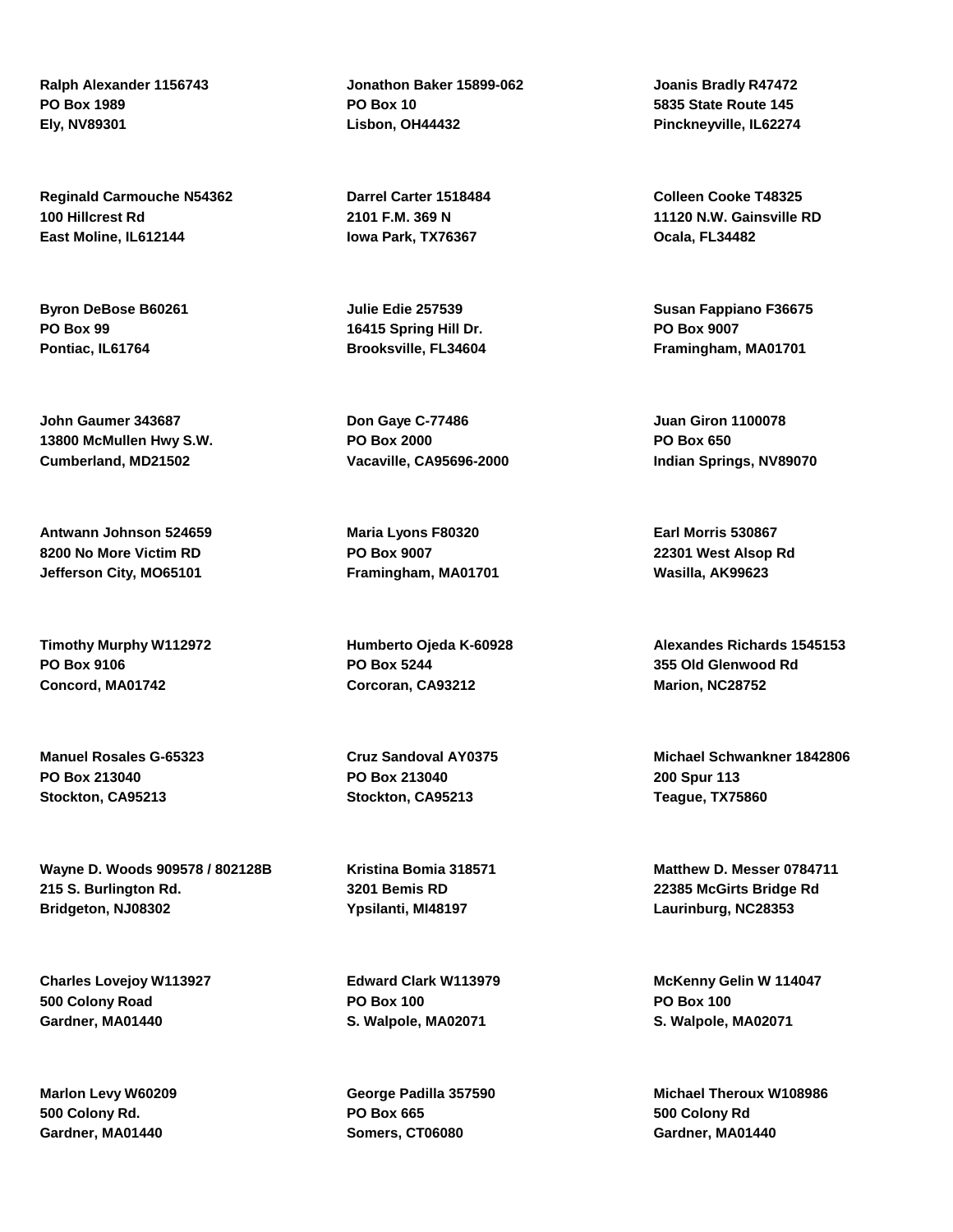**Matt Poutre 17019 County Farm Rd Rushville, IL62681**

**Brandon Teague E42111 7000 H.C. Kelly Rd Orlando, FL32831**

**Rolando Buell W110363 500 Colony Road Gardner, MA01440**

**Brady Flanders A01365 PO Box 1000 Menard, IL62259**

**Thomas Keeter 1202586 1255 Prison Camp Rd Whiteville, NC28472**

**Jon Paille V-20795 PO Box 600 Chino, CA91708**

**Bobby Torry 324593 PO Box 200 Fox Lake, WI56933**

**Juan Vargas AU-9889 PPO Box 1902 Tehachapi, CA93581**

**Michael Sullivan W109020 PO Box 8000 Shirley, MA01464**

**John Diaz W62523 PO Box 8000 Shirly, MA01464**

**Darius D. Freeman 29055-058 PO Box 1002 Thomson, IL61285**

**Steven Simmons 2094011 200 Spur 113 Teague, TX75860**

**Michael Deur 2182120 12120 Savage Dr. Midway, TX75852**

**King Gilliand F60435 PO Box 409040 Ione, CA95640**

**Joshua O'Berry C06312 1760 Highway 67 North Carrabella, FL32322**

**Roshan Sah #01847130 9601 Spur 591 Amaeillo, TX79107**

**Daniel Williams 467989 PO Box 549 Whiteville, TN38075**

**Dwight Williams W900080 PO Box 43 Norfolk, MA02056**

**Joseph Sanches 30 Admimstration Road Bridgewater, MA02324**

**Lewis Jordan 02320556 11950 FM 998 Dalhart, TX79022**

**D. Edward Nelson E-20422 PO Box 2000 Vacaville, CA95696-2000**

**Uri Small 0536126 PO Box 247 Phoenix, MD21131**

**Reuben Fairfield 515156 960 State Route 212 Tiptanville, TN38079**

**Robert Johnson #1226028 PO Box 650 Indian Springs, NV89070-0650**

**Juan Ontiveros #02260868 1459 W. Highway 85 Dilley, TX78017**

**Troy Suttle 12987 PO Box 155 Bunn, NC27508**

**Christopher Banks W103727 30 Administration Bridgewater, MA02324**

**Brian Lliffe W104914 PO Box 8000 Shirley, MA01464**

**Lindsay Anderson Y41278 PO Box 1000 Lincoln, IL62565**

**Wayne Davis M01012 30 Administration Rd Bridgewater, MA02324**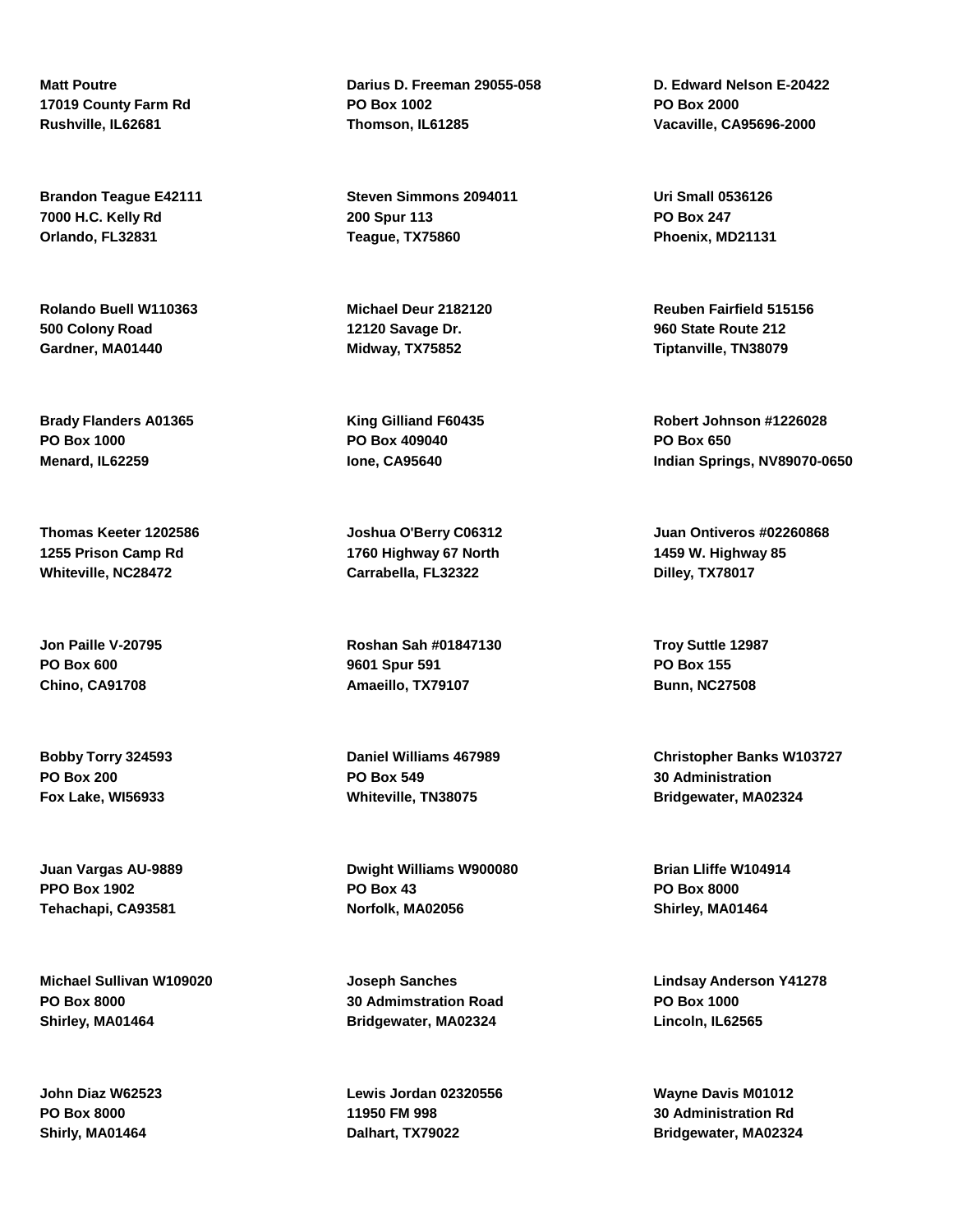**Jesus Garcia 250328 PO Box 4000 Florence, AZ85132**

**Edgar Fernando Fernandez 1157224 PO Box 650 Indian Springs, NV89070**

**Jersey Hunter Duquesne 1111 Hwy 73 Moose Lake, MN55767**

**Robert Michael Linton 0880370 355 Old Glenwood Road Marion, NC28752**

**Michael Godinez 198910 PO Box 3500 Buckeye, AZ85326**

**Luis G. Reyes M127289 30 Administration Rd Bridgewater, MA02324**

**Johnathon Ray Trammell Y36578 5835 State Route 154 Pinkneyville, IL62274**

**Shawn Boutin 1840262 2664 FM 2054 Tennesee Colony, TX75886**

**Jose Serna T-10962 PO Box 901 Avenal, CA93204**

**Adam Meredith 02276270 2664 F.M. 2054 Tennesse Colony, TX75886** **Samuel Murrell 1543729 PO Box 506 Maury, NC28554**

**Ralph Fernandez 133561 30 Administration Rd Bridgewater, MA02324**

**Brian D Farabee 26317 W. Washington St Petersburg, VA23803**

**Moe Larry Nanlap 157359 PO Box 1031 Marysville, CA95901**

**Hernandez Isadure 991477 13619 S.E. Hwy 70 Arcadia, FL34266-7861**

**Mattaew Roberts 512884 960 State Route 212 Tiptonville, TN38079**

**Jessica Warren P52642 1120 North Gainsville Rd Ocala, FL34483**

**Robert Ferguson 00449590 1301 E. 12th St Wilmington, DE19802**

**Chris Sizemore 1220046 355 Old Glenwood Rd Marion, NC28752**

**Dennis Strickland 37823-086 9595 West Quibcy Ave Littleton, CO80123**

**Ricardo Delamora 1084430 PO BoX 650 Indian Springs, NV89070**

**Corey Santifer AN7083 PO Box 5244 Corcoran, CA93210**

**Anthony Charles Henderson 1001482913 4600 Fulton Mill Rd Macon, GA31208**

**Pastor Ernest Captian 174873 PO Box 1419 Leakesville, MS39451-1419**

**Thomas Reed-Bey 1112804 3600 Woods Way State Farm, VA23160**

**Michael A Smith 281733 1153 East St South Suffield, CT06083**

**LaClifton Wright 1436895 9601 Spur 591 Amarillo, TX79107**

**Antonio Murillo E86452 PO Box 290066 Represa, CA95671**

**Rick Deering 920074 17019 County Farm Rd Rushville, IL62681-4042**

**Jason Shouse 12158-046 PO Box 24550 Tucson, AZ85734**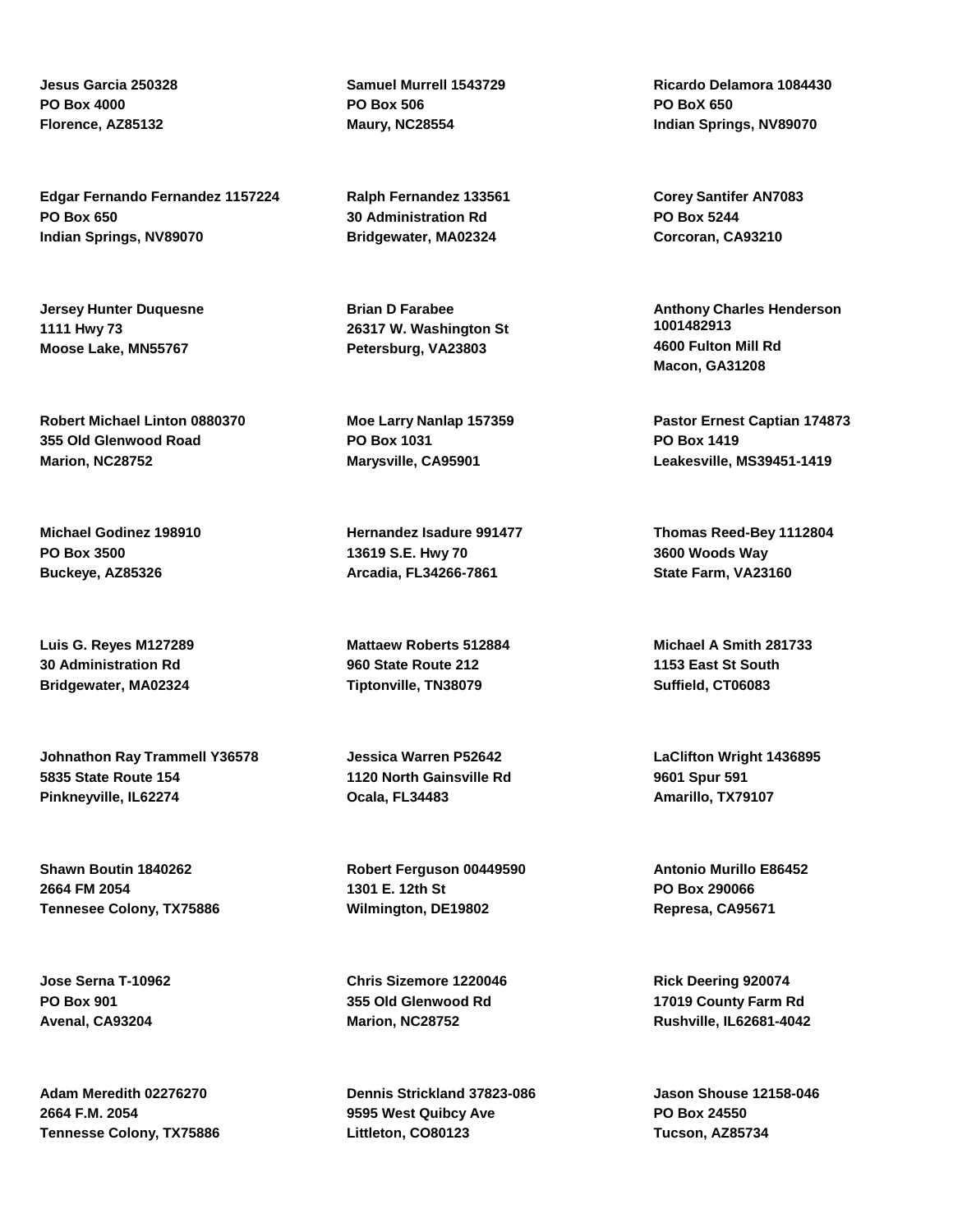**Jaye Snyder 7786 13880 Business Center Dr. NW Elk River River, MN055330**

**Matthew Cullen 72123 PO Box 1568 Hutchinson, KS67504**

**Jose Alvarado F-94613 5150 O'Byrnes Ferry Rd. Jamestown, CA95327**

**Brayan Flores W114650 PO Box 100 South Walpole, MA02071**

**T Henson AG7220 480 Alta RD San Diego, CA92179**

**Michael Paul 2173408 30101 S. Emily Drive Beeville, TX78102**

**Jason Sanders 1714977 4250 HWY 202 Beerville, TX78102**

**Lawrence Burks Jr. 1232539 11034 Hwy 36 Brazona, TX77422**

**Richard D. Pullins 71303 333 S. Franklin Decatur, IL62523**

**Brandon Tovar 69093 333 S. Franklin St Decatur, IL62523**

**Brittany Shaw I14674 16415 Spring Hill Drive Brooksville, FL34604**

**Matt Brimberry SHA K03882 6665 State RT 146E Vienna, IL62995-3122**

**Robert Arnold Jr. 1249694 2727 Hwy K Bonne Terre, MO63628**

**Ivan G. Fontanez Sr. W-112131 PO Box 146 Norfolk, MA02056**

**Charles R. Horne Jr. 233580 100-200 Prison Road Enoree, SC29335**

**James Preston Pruitt 0583149 PO Box 2087 Goldsdboro, NC27533**

**David Truak Jr. 285743 PO Box 479 Burgin, KY40310**

**Alfonso P. Cervantes 1469326 200 East Hackett Rd Modesto, CA95358**

**Anthony S. Romero 1255009 59 Darrington Rd Rosharon, TX77583**

**Shane Cox 1290323 PO Box 249 Morgan, GA39866**

**Joseph Baker 929061 17019 County Farm Road Rushville, IL62681**

**Alexander Connell 8455800 PO Box 220 Stringtown, OK74569-0220**

**Christina Mae Drake 02276719 2893 State Hwy 6 Marlin, TX76661**

**Richard Y Garcia G53609 PO Box 1050 Soledad, CA93960**

**Frederick Dewayne Malone 1533349 2664 FM 2054 Tennesses Colony, TX75886**

**James Reeder 363283 PO Box 900 Shelton, WA98584**

**Christopher Zambrano Jr. 01826135 11034 Highway 36 Brazoria, TX77422**

**Rachel Grizzle 3659278 11264 Ohio River Rd West Columbia, WV25287**

**David Scott 1680001 200 Spur 113 Teague, TX75860**

**Zachary Goldston-Wynn 1398400 PO Box 728 Norlina, NC27563**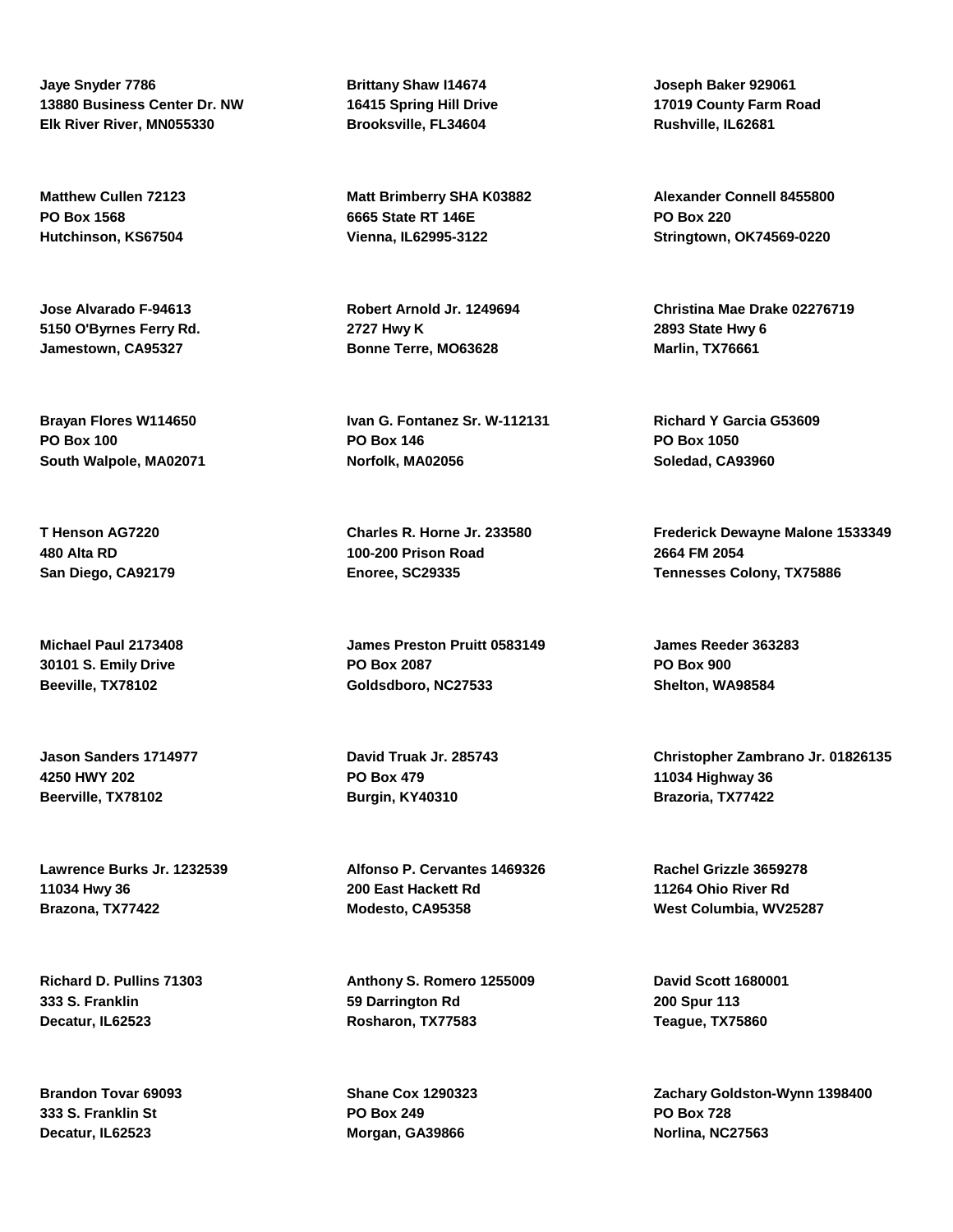**Tina Marie Munro C44535 PO Box 409089 Ione, CA95640**

**Auston Haefele 54332-074 PO Box 6000 Florence, CO81226**

**Gerald Ryan Davis 80418-065 PO Box 5000 Sheridan, OR97378**

**Greg Stevenson 107735 PO Box 51 Boise, ID83707**

**Craig Wallace 703-741 2240 Hubbard Road Youngstown, OH44505**

**David Mundine 1559523 815 12th Street Huntsville, TX77348**

**Rosa Maria Gonzalez 1493485 1916 N Hwy 36 Bypass Gatesville, TX76596**

**Robert Selfridge MP5864 PO Box 330287 St. Petersburg, FL33733**

**Carlos Mendoza 187476 PO Box 8909 San Luis, AZ85349**

**Laquan Ali Nichols 1534971 PO Box 488 Burkeville, VA23922**

**Jason Rice 85631 1200 Prison Rd Lovelock, NV89419**

**Bert Bandstra 19195-030 PO Box 3000 Anthony, NM88021**

**Brenton Deubler 46483-177 PO Box3000 Anthony, NM88021**

**Kevin Tran BN0909-12233148 5150 O'Byrnes Ferry Rd Jamestown, CA95327**

**Gary Fox 2317469 1695 S. Buffalo Dr Ramondville, TX78580**

**James Michal Robert Ross 1163325 1200 Prison Road Lovelock, NV89419**

**Steven King 141328 10 Prison Circle Calico Rock, AR72519**

**John Patrick Coffey R12924 2600 N. Bumton Ave Dixon, IL61021-9532**

**Arthur Phillips T1214 PO Box 1419 Leakesville, MS39451**

**Christipher Baker 166143 PO Box 999 Canon City, CO81215**

**Terrence Wells 1051764 PO Box 488 Burkeville, VA23922**

**Jeremy Brown 39154-177 PO Box 3000 Anthony, NM88021**

**Dalia Hernadez 00651790 1916 N Hwy 36 Bypass Gatesville, TX76596**

**Jonathan Cain 2199073 3872 FM 350 S Livinston, TX77351**

**DiAnthony Lark 1393054 PO Box 518 Pocahontas, VA24635**

**Melinda Kay Ruthledge 20199480 PO Box 2149 Bryan, TX77805**

**Wayne Randerson 251639 PO Box 3310 Oshkosh, WI54903-3310**

**Frederick Jones 1794400 3872 FM 350 South Livington, TX77351**

**Amy Hall 16997509 810 Commerce St Karnes City, TX78118**

**Heather Barnes 757149 200 West Tyler Ave Room 381 2nd Floor West Memphis, AR72301**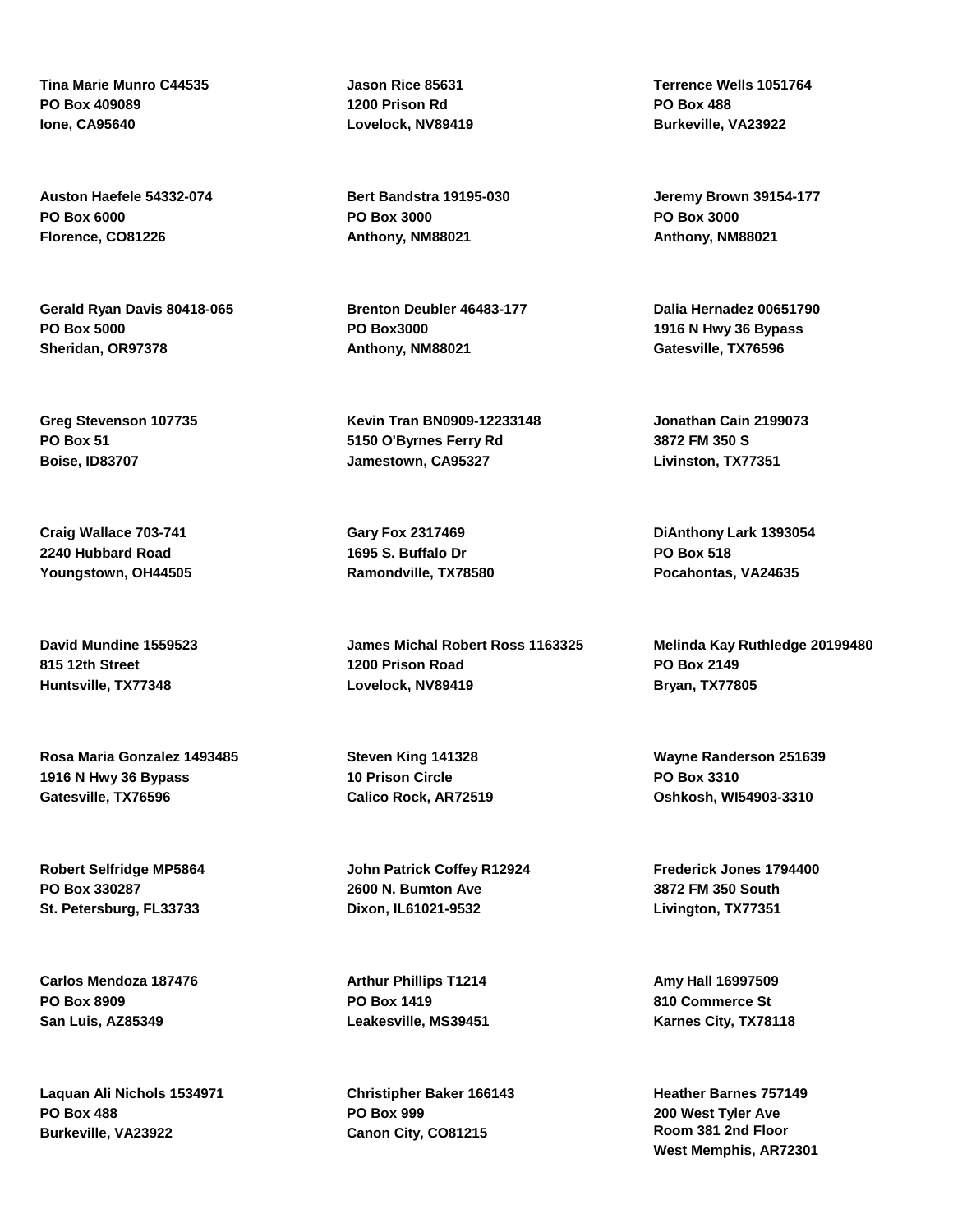**Timothy Edwards 907783 13800 McMullera HWY SW Cumberland, MD21502**

**John Hartsfield 1509586 3872 FM 350 South Livingston, TX77351**

**Christopher Craigo Lewallen 318407 1009 David Lee Coffrr Place Anderson, SC29625**

**Richard Pullins 713036 333 South Franklin St Dectur, IL62523**

**Ali Yalgin 76189067 PO Box 2000 JBMDL, NJ08640**

**Duane Everett Corbett 15733387 2500 Westgate Pendleton, OR97801**

**Jeremiah Andrew Libbee 17904062 2500 Westgate Pendleton, OR97801**

**Ledante T. Michael C80571 5850 East Milton Rd Milton, FL32583**

**David Riley 000826784C PO Box 861 Trenton, NJ08625**

**Huston Stovall 284762 200 Road to Justice West Liberty, KY41472** **Jeffery Lynn Green 209814 200 Road to Justice Dorm 6 BL-14 West Liberty, KY41472**

**Jack C. Hull-Freeman 2309504 59 Darrington Rd Rosharon, TX77583**

**Alhanael Louis Jr. G60041 PO Box 800 Rainford, FL32083**

**Michael Scott 49274-086 PO Box 13900 Seattle, WA98198**

**Gustavo Arizmendi 1686034 902 FM 686 Dayton, TX77535**

**Juan M. Gonzalez BA2160 PO Box 608 Tehachapi, CA93581**

**Daniel M. Lopez 1871429 2665 Prison Rd #1 Lovelady, TX75851**

**Jesse J. Owens 1192046 PO Box 860 Oakwood, VA24631**

**Timothy Carl Stafford 00479800 555 Foresrt Ave Clifton, TN38425**

**Carlos Torres 277285 PO Box 5000 Florence, AZ85132**

**Moises Gurrola 01921119 777 FM 3497 Woodville, TX75990**

**Tommy Jenkins 17115-089 PO Box 1000 Marion, IL62959**

**Antonio Edison Perez 02325088 1313 Country Road 19 Lamesa, TX79331**

**Denise Vejmola 1152120 4370 Smiley Road Las Vegas, NV89115**

**Eddie Cehallos 12844 1200 E. Waylon Jennings Blvd. Littlefield, TX79339**

**Zachary Hamby 1359723 2727 Highway K Bonne Terre, MO63628**

**Christopher McHear 0618940 4285 Mail Service Central Raleigh, NC27699**

**Karlos Poindexter 113912 PO Box 999 Canon City, CO81215**

**Ivan Stark 33654-045 PO Box 4050 Pollock, LA71467-4050**

**Ray Wahl 2148567 777 FM 3497 Woodville, TX75990**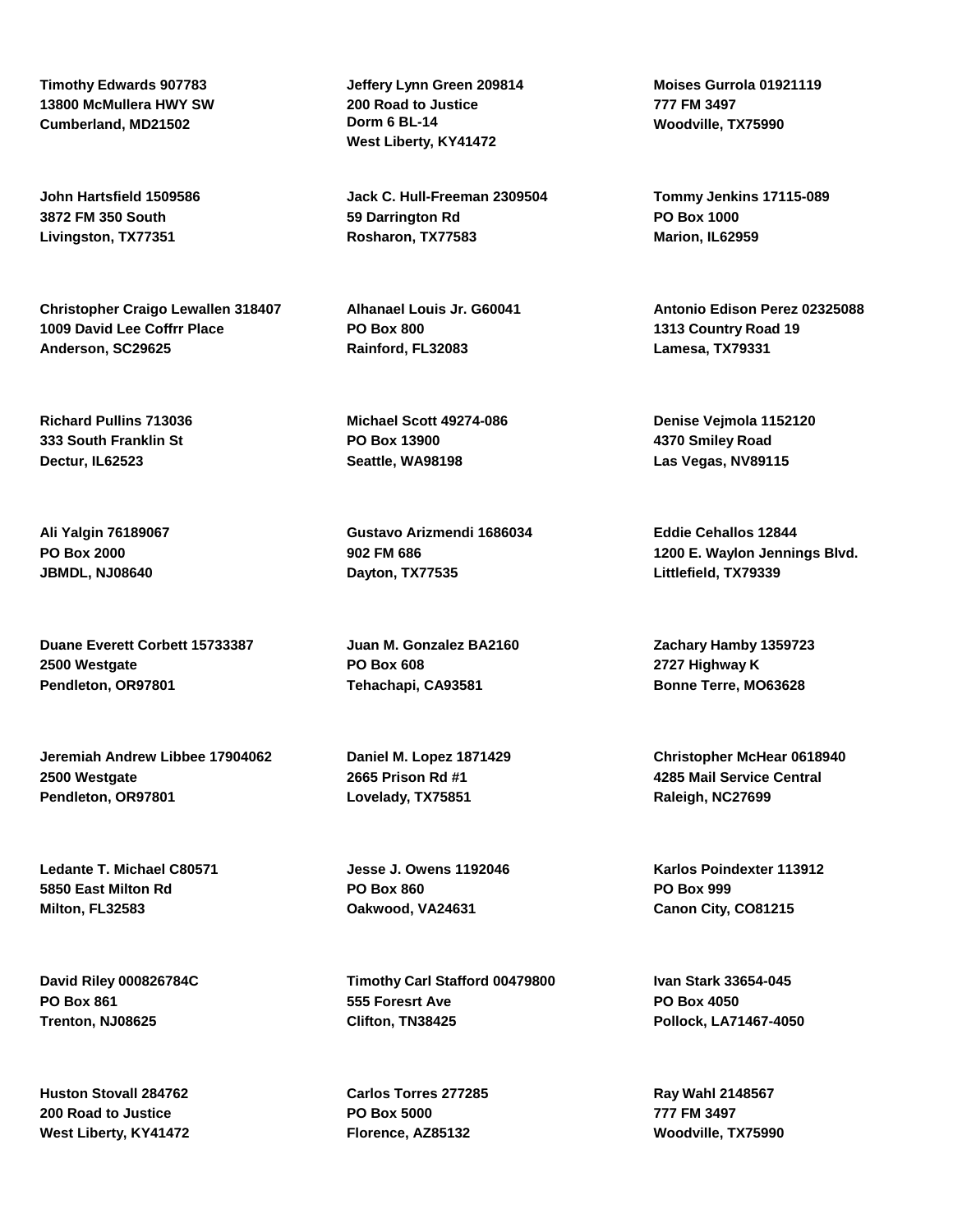**Jovante C. Banks 1984970 9601 Spur 591 Amarillo, TX79107**

**Marcus James 337766 900 Highland Ave Chesshire, CT06410**

**Fernando Esquivel 2078979 3001 S. Emily Dr. Beeville, TX78102**

**Kendra Lembke K85647 PO Box 1000 Lincoln, IL62656**

**Aubrey Tillman NS-4751 Smart Communication PA/DOC PO Box 33028 St. Petersburg, FL33733**

**Derek Mandel Cole 3995 CO. RD. 51 North Jasper, FL32052**

**Dennis Jones 206873 PO Box 548 Lexington, OK73051**

**Gregory Reed 1182088 2664 FM 2054 Tennessee Colony, TX75886**

**Gary Wayne Wiley lll 400 South 7th St Paduch, KY42003**

**Brandon Lane McCullough 202100101 PO Box 546 Osceola, MO64776**

**Cynell Brown 232432 PO Box 10 Valhalla, NY10595**

**William Turner 126930 101 Methvin Longview, TX75601**

**Stanley Griffin 2177541 1100 FM 655 Rosharon, TX77583**

**Joseph Mitchell 213339 PO Box 22500 Lincoln, NE68542-2500**

**Joshua James Aukamp NV3283 Smart Comm. PA/DOC PO Box33028 St. Petersburg, FL33733**

**Anthony Hayne 57975-060 PO Box 759 Minersville, PA17954**

**Jasper Lawry 18A3825 PO Box 2000 Pine City, NY14871-2000**

**Dothan Rodgers 837848 17019 County Farm Road Rushville, IL62681-4042**

**Joshua Paul De Leon 1329946 1100 FM 655 Rosaron, TX77583**

**Matthew Rain Ortiz 2204865 90 FM 686 Dayton, TX77535**

**Rayward Rashawa Jackson 306035 PO Box 351 Waupun, WI53963**

**Johnny Brinson 1211866 PO Box 426 Oglethorpe, GA31068**

**Charles Knight 174604 17544 Tunica Trace Angola, LA70712**

**Marcus Stafford 2201688 1313 CR 19 Lamesa, TX79331**

**Matthew Cochran 1175446 3871 FM 350 South Livingston, TX77651**

**Kwan Johnson-EL 168186 255 West Highway 32 Licking, MO65542**

**James H. Stevens 06062-033 PO Box 4050 Pollock, LA71467-40250**

**Angle Sanchez BM5483 PO Box 5242 Corcoran, CA93212**

**John Johnson 631054 139424 Wadaga Road Baraga, MI49908**

**Bryant Cooper 65822019 PO Box 6000 Glenville, WV26351**